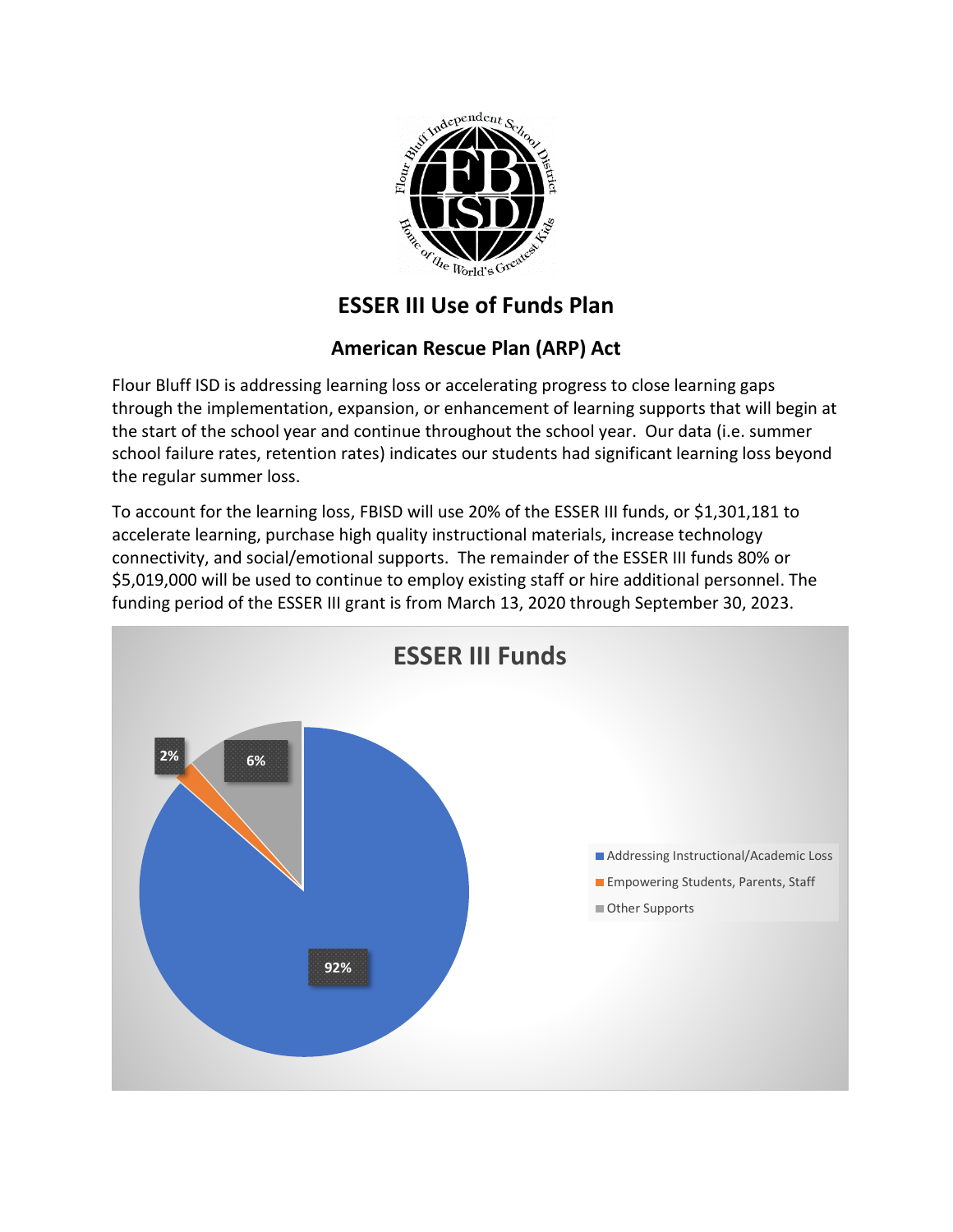| <b>Addressing the Instruction/Academic loss</b> |  |  |
|-------------------------------------------------|--|--|
|                                                 |  |  |

| Category        | <b>ESSER Application Activity</b>     | Amount of              | <b>Person Responsible</b>    |
|-----------------|---------------------------------------|------------------------|------------------------------|
|                 |                                       | <b>ESSER III Funds</b> |                              |
|                 | Staff Retention/Recruitment/          | \$4,186,826            | CFO, HR Dept.                |
| Supporting      | <b>Class Size/Remote Conferencing</b> |                        | Principals                   |
| <b>Teachers</b> | Professional Development              | \$413,181              | <b>Executive Director of</b> |
|                 |                                       |                        | Curriculum,                  |
|                 |                                       |                        | Curriculum                   |
|                 |                                       |                        | Supervisors, Principals      |
|                 | Tutoring small groups                 | \$150,000              | Principals                   |
|                 | After School Program                  | \$200,000              | Principals                   |
|                 | Summer Program                        | \$200,000              | <b>Executive Director of</b> |
|                 |                                       |                        | Curriculum,                  |
|                 |                                       |                        | Curriculum                   |
|                 |                                       |                        | Supervisors, Principals      |
|                 | <b>Intervention Staff</b>             | \$90,000               | CFO, Principals              |
|                 | Total                                 | \$5,240,007            |                              |

| Category         | <b>ESSER Application Activity</b> | Amount of              | <b>Person Responsible</b>    |
|------------------|-----------------------------------|------------------------|------------------------------|
|                  |                                   | <b>ESSER III Funds</b> |                              |
|                  | <b>High-Quality Curricula</b>     | \$303,000              | Executive Director of        |
| Instructional    |                                   |                        | Curriculum, Curriculum       |
| <b>Materials</b> |                                   |                        | Supervisors, Principal       |
|                  | Digital Software                  | \$110,000              | <b>Executive Director of</b> |
|                  |                                   |                        | Curriculum, Curriculum       |
|                  |                                   |                        | Supervisors, Principals      |
|                  | Total                             | \$413,000              |                              |